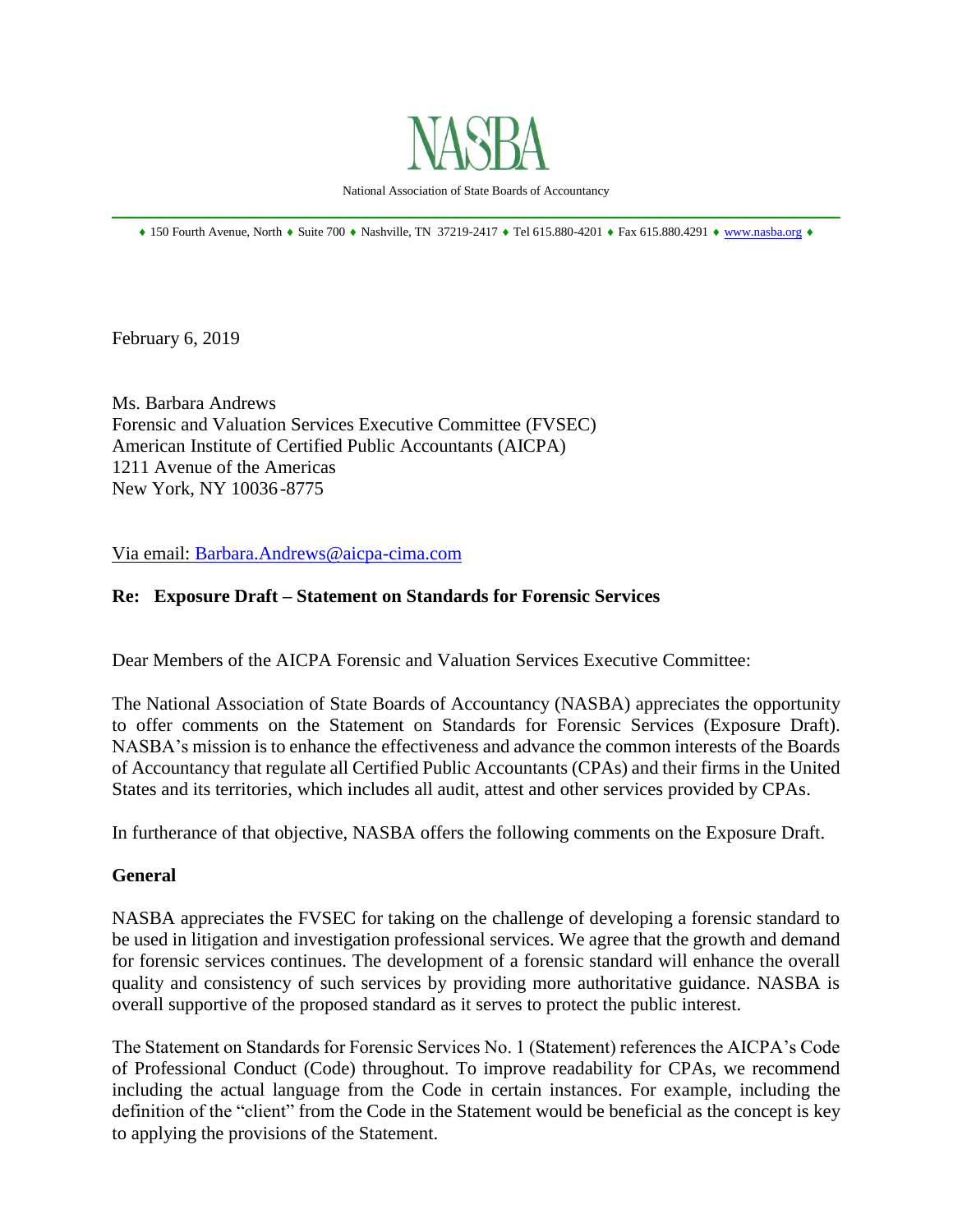# **Specific Topics**

### *Client Interest*

The first bullet under Client Interest in paragraph 5 describes integrity. The integrity definition requires CPAs to be "honest and candid within the constraints of client confidentiality." How is the context of client confidentiality impacted in situations where the CPA is engaged by an attorney? The definition of the client in the Code states "when the engaging entity and the subject entity are different, while there is only one engagement, they are separate clients." It seems like in these circumstances there might also be attorney/client privilege.

In protection of the public interest, it seems that serving the client interest should be subject to the requirements of the court. Further guidance in the Statement may be warranted to address these types of situations.

The second bullet under Client Interest in paragraph 5 introduces the concept of independence; however, it is not clear whether independence applies to these services. We recommend that the Statement explicitly state whether independence is required. Further, we recommend the Statement provide guidance to the CPA about disclosure and reporting in situations when the CPA is not independent if independence is not required to perform these services.

# *Communication with Client*

Communication with the client in paragraph 5 requires the CPA to inform the client of conflicts of interest. These types of engagement require extensive due diligence during the acceptance process. Further guidance in this area may be warranted including examples of potential conflicts of interest.

Item (b) of Communication with Client holds that the CPA must inform the client of "significant reservations concerning the scope or benefits of the engagement." It is not clear why the client would be or should be advised of the benefits of a forensic engagement. Also, the Statement does not address why a CPA should accept an engagement if the CPA has "significant reservations concerning the scope" of the engagement. Further guidance and examples in these areas may be warranted.

# *Licensure Requirement*

NASBA is aware of certain states in which the court of law requires the member to be licensed in the state in order to provide certain services such as expert witness testimony. It might be beneficial to include licensure requirement as a consideration within the Statement as part of the engagement acceptance process.

\* \* \*